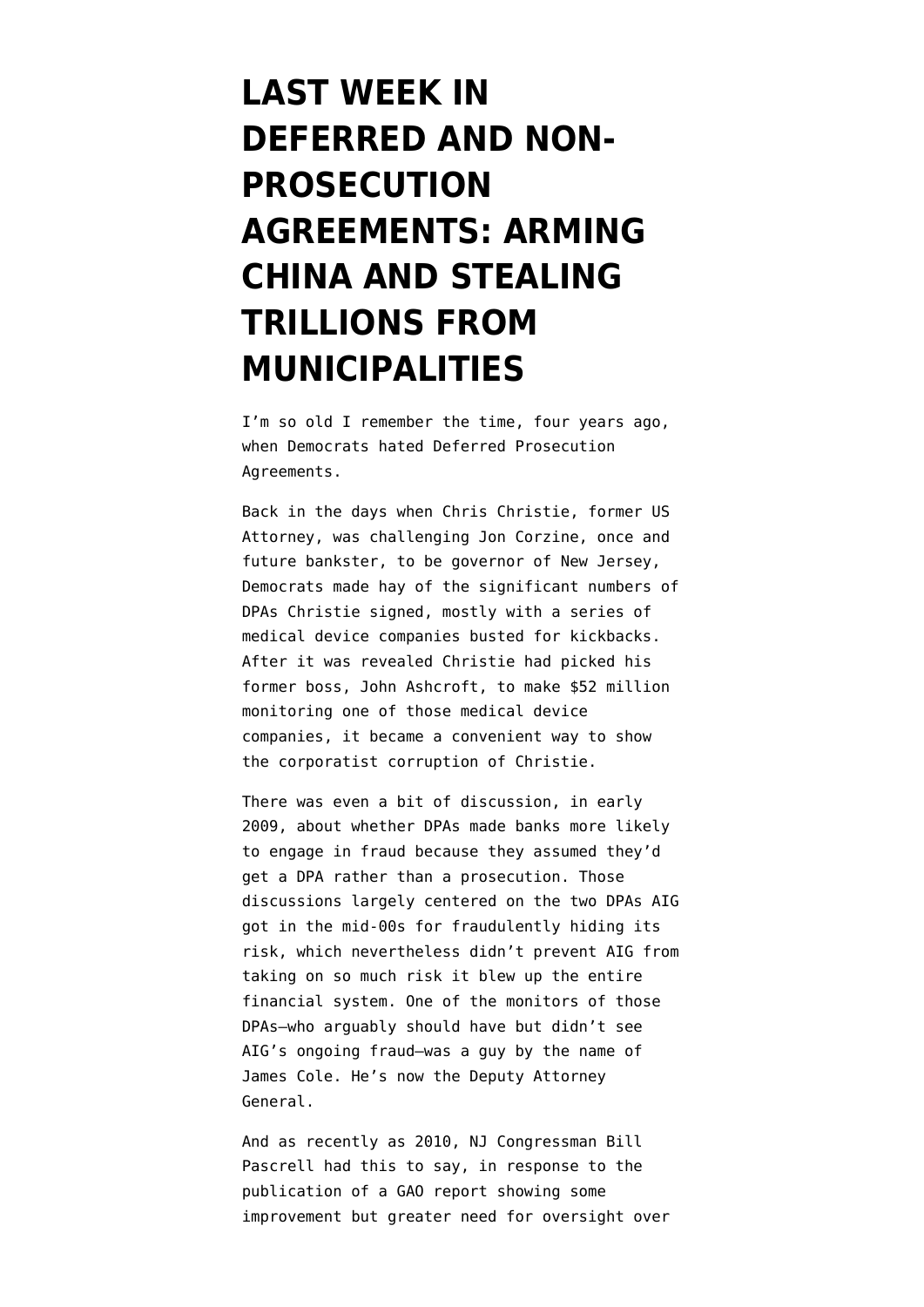DPAs.

One cannot ignore the spike of 38 deferred prosecution agreements in 2007, up from a mere four agreements in 2003. That proves that what was supposed to be an option to be used in rare circumstances had become the norm at the Department of Justice.

[snip]

It is imperative that the Congress reign in the unmitigated power that federal prosecutors hold to serve as judge, jury and sentencer in the deferred prosecution process.

And yet I have heard very little about the two DPAs signed last week–perhaps because big corporate impunity has become such a common occurrence in the post-crash era.

First, there's [the deal](http://www.justice.gov/usao/ct/Press2012/20120628.html) Pratt & Whitney and two subsidiaries signed for evading export restrictions to help China build an attack helicopter. Effectively Pratt & Whitney laundered their production of some development helicopters–plus the military grade engine control module software to go with them–through a Canadian subsidiary. And when they finally admitted they had deliberately avoided US export restrictions on military equipment, they lied to DOJ about doing so. While they have to pay a \$75 million fine, some of the charges are being deferred. And no individual has been charged with helping China get a helicopter designed to attack tanks.

So DOJ's punishment for a defense contractor to put Chinese civil contracts ahead of US national security is a big fine, deferred prosecution, but no jail time.

Even more troubling is the Non-Prosecution Agreement [signed with Barclays](http://www.justice.gov/opa/pr/2012/June/12-crm-815.html) over its manipulation of the LIBOR rate. Effectively, during the heady bubble days, Barclays colluded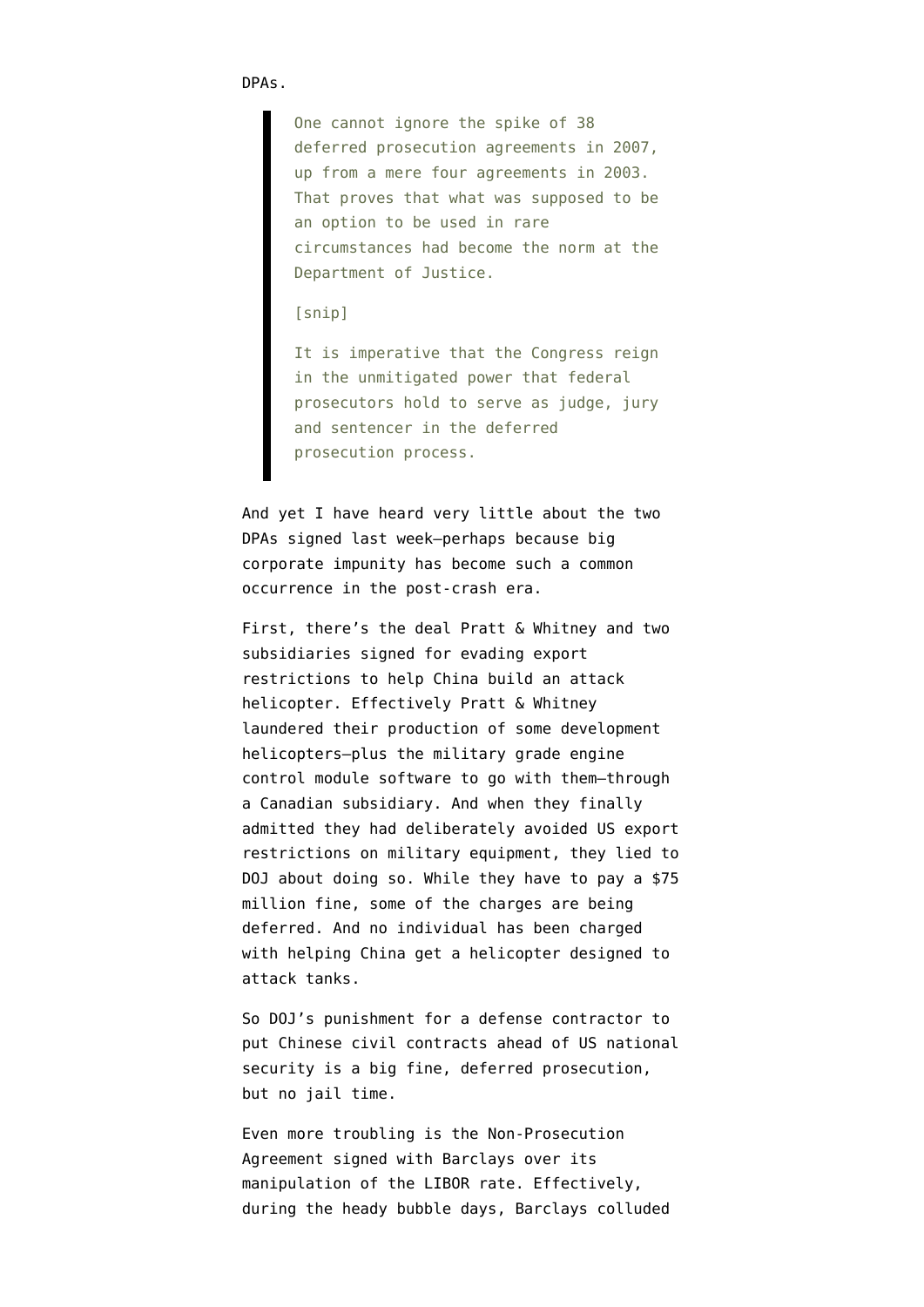to lie about the interbank lending rate to maximize its own trades; as finance was crashing and Barclays itself had to pay higher rates for credit, it lied about that to imply the bank was healthier than it was. And while between DOJ, Commodity Futures Trading Commission, and Britain's Financial Services Authority, Barclays will have to pay around \$475 million in fines, and while CFTC imposed the kind of mandated fixes that DOJ normally would under a DPA, Barclays is basically scot-free for colluding to lie about a rate that affects people throughout the financial system.

Matt Taibbi [explains](http://www.rollingstone.com/politics/blogs/taibblog/a-huge-break-in-the-libor-banking-investigation-20120628) why this is so important: because when the banks said the LIBOR rate was lower than it really was, a lot of investors got a smaller return on their LIBOR-tracked investments than they otherwise would have.

> A sizable chunk of the world's adjustable-rate investment vehicles are pegged to Libor, and here we have evidence that banks were tweaking the rate downward to massage their own derivatives positions. The consequences for this boggle the mind. For instance, almost every city and town in America has investment holdings tied to Libor. If banks were artificially lowering the rates to beef up their trading profiles, that means communities all over the world were cheated out of ungodly amounts of money.

## And the CFTC [describes](http://www.cftc.gov/PressRoom/PressReleases/pr6289-12) the scope of the trades pegged to LIBOR.

LIBOR impacts enormous volumes of swaps and futures contracts, commercial and personal consumer loans, home mortgages and other transactions. For example, U.S. Dollar LIBOR is the basis for the settlement of the three-month Eurodollar futures contract traded on the Chicago Mercantile Exchange (CME), which had a traded volume in 2011 with a notional